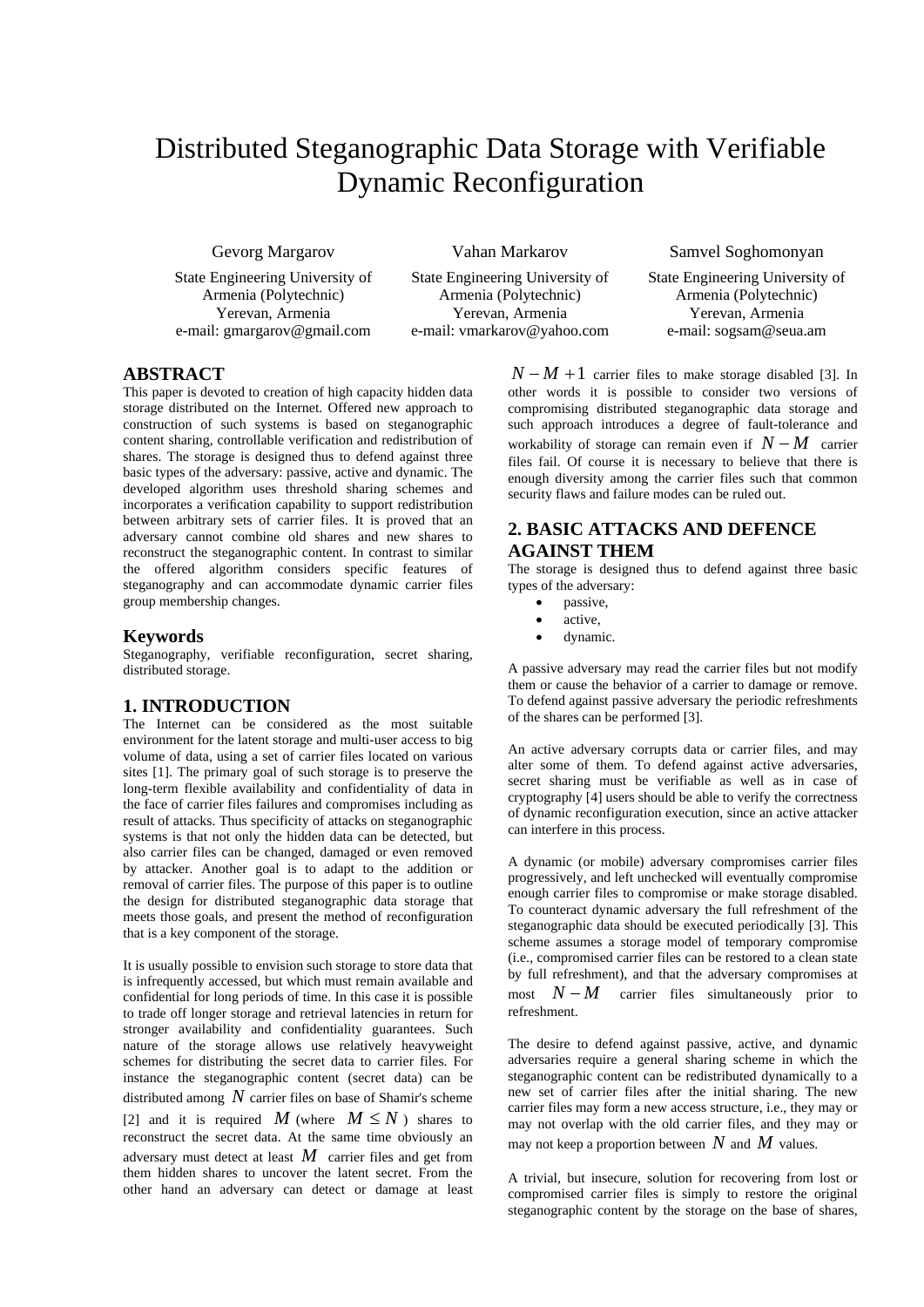extracted from *M* undetected carriers, and again distributes the secret among new set of  $N$  carrier files. This solution suffers from an obvious weakness – if adversary can interfere with refreshment process the storage will appear completely compromised and confidential data will be lost irrevocably.

More preferable can be a solution that does not involve the restoration of the steganographic content, in which the work of redistribution is performed by the remaining (noncompromised) carrier files. The similar approach exists for cryptographic systems [5], but specificity of steganography is that in this case the most essential are the attacks connected with disclosing of very fact of hidden data existence. Presented method of verifiable dynamic reconfiguration considers noted specificity of steganography and generally replaces access structure  $(M, N)$  with new arbitrary

structure (*M* ', *N*') . Thus essential difference is that the capability to verify validity of the new shares (i.e., that they can be used together with old noncompromised shares to reconstruct the original steganographic content). It is necessary to stress that the ability to perform verification is essential for distributed steganographic systems where having some compromised carrier files is the common case rather

#### **3. DATA STORAGE ARCHITECTURE**

than the exception.

The high-level view of distributed steganographic data storage architecture is shown on Figure 1.



*Figure 1. The high-level view of distributed steganographic data storage architecture* 

Architecture consists of four main components: administrator, users, adversaries and a group of steganographic containers (carrier files), distributed on the Internet. Users perform the initial distribution and final reconstruction of files (i.e., secrets), and are considered trusted entities. Adversaries try to find out the fact of existence of steganographic data storage and if they are successful, to uncover the latent secret and to prevent normal functioning of storage (make it disabled).

Administrator manages placing of shares on set of carrier files (1... *M*... *N*) and performs redistribution. Though the number of carrier files that implement the data storage may be very large, it is supposed that the number of carrier files *N* that store shares for a particular file (or set of files) is relatively small. Thus administrator should provide private point-to-point links between users and corresponding carrier files. Administrator requires mechanisms to keep track of the

members of the active group of carrier files, and to determine when carrier files have joined or left (intentionally or through failure) the group. When administrator detects changes in the active group membership, it redistributes the shares to the new group of carrier files (1'... *M* '... *N*'). Administrator may perform redistribution an arbitrary number of times  $(1^{\prime\prime} \dots M^{\prime\prime} \dots N^{\prime\prime})$  prior to reconstruction. It is supposed, that the rate of change of membership is low compared to the rate at which users contact the group for I/O operations.

Users require a mechanism to locate the active group of carrier files for I/O operations. Users are not part of the group of carrier files (in contrast to peer-to-peer storage systems such as OceanStore [6]), and thus cannot rely on the group membership protocol used by the administrator. A simple approach would be for the user to contact a central directory that replies with the list of carrier files; administrator would update the directory after a change in group membership. Of course, the central directory is an obvious point of vulnerability in an otherwise decentralized architecture. A more robust approach is for the user to contact a replicated directory service that uses agreement protocols to ensure consistent and valid updates to the list of carrier files (such as in Farsite [7]).

Users also require a heuristic to select the threshold value *M* for given *N* carrier files. User requires *M* non-faulty carrier files to reconstruct the secret, and can tolerate at most  $M-1$  faulty carrier files. Thus, it is necessary, that  $M + M - 1 \leq N$ , or  $M \leq (N - 1)/2$ . To store a file in the steganographic data storage, a user locates the active group of  $N$  carrier files and selects the  $(M, N)$  access

structure to use. It then distributes  $N$  shares of the secret to the carrier files and a witness to the secret to administrator (described in Section 4.3). When administrator detect that a carrier file left the group it have to join to the group another carrier file and redistribute shares of the secret to the new group. Administrator use the same heuristic as the users to select the new select the threshold value  $M'$  for  $N'$  carrier files of the new group. Administrator may redistribute the file an arbitrary number of times, not informing corresponding users. Finally, when a user needs to reconstruct the secret, it locates the active group of carrier files, which may differ from the group to which it distributed shares initially. The user then retrieves at least *M* ' shares and reconstructs the secret.

## **4. BASICS OF RECONFIGURATION 4.1. Steganographic content sharing scheme**

Shamir's  $(M, N)$  threshold sharing scheme is based on polynomial interpolation [2]. To distribute secret  $K$  to the access structure  $(M, N)$  it is necessary to select an  $M-1$  degree polynomial  $A(x)$  with constant term  $K$ and random coefficients  $A_1 \ldots A_{M-1}$  and use it to generate shares  $S_i$  for hiding in set of carrier files  $\alpha$  ( $|\alpha| = N$ ):

$$
S_i = K + A_1 i + A_2 i^2 + \dots + A_{M-1} i^{M-1}
$$
 (1)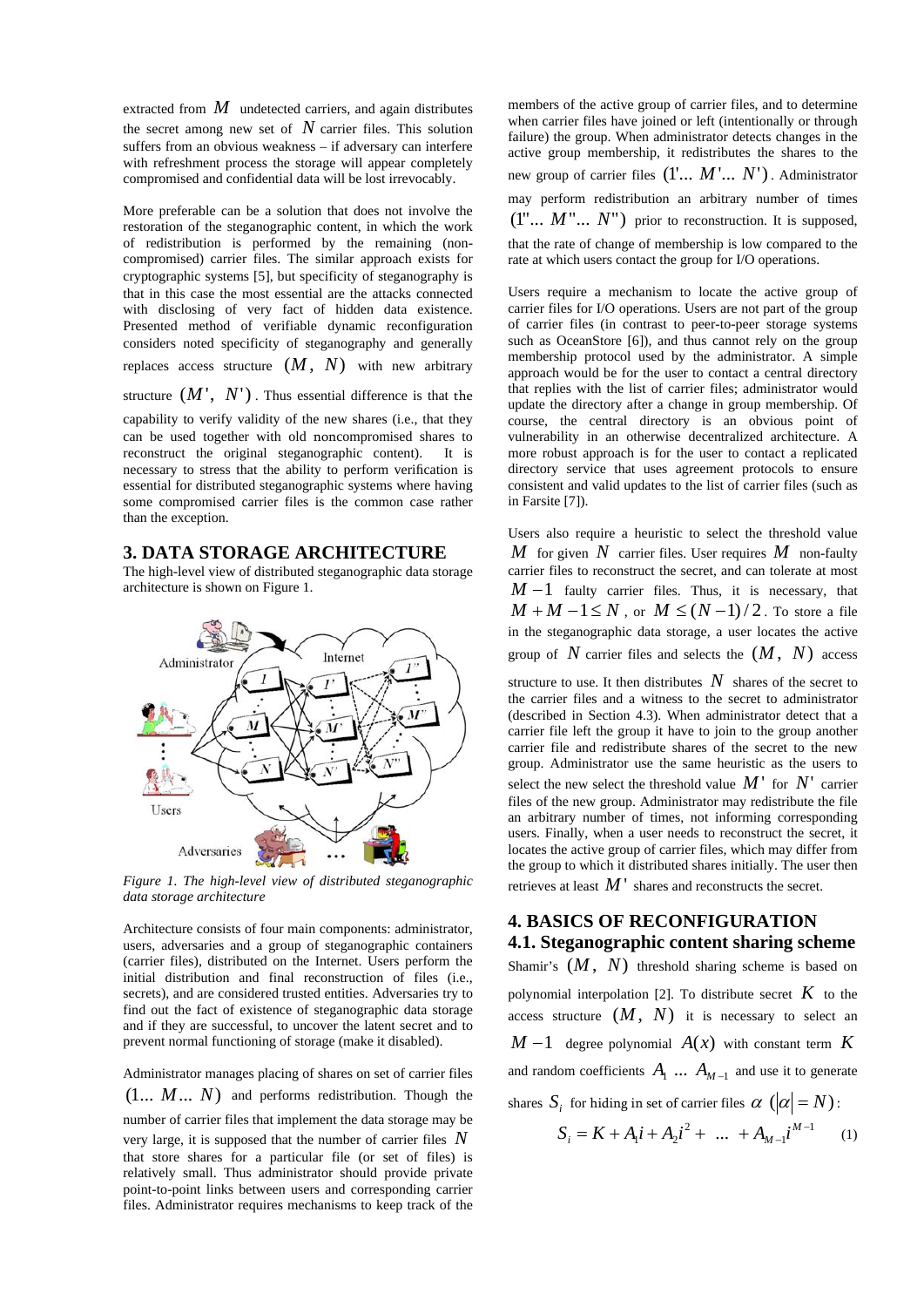To reconstruct  $K$ , it is necessary to retrieve  $M$  shares  $S_i$ form set of carrier files  $\beta$  ( $|\beta| = M$ ), and use Lagrange interpolation:

$$
K = \sum_{i \in \beta} S_i \prod_{j \in \beta, j \neq i} \frac{j}{j - i} \tag{2}
$$

Thus it is obvious that  $\beta \in \alpha$ , otherwise it is impossible to restore the shared secret correctly.

## **4.2. Redistribution of shares**

For the redistribution of shares of secret  $K$  from access structure  $(M, N)$  to access structure  $(M', N')$ without requiring the intermediate reconstruction of the secret using the authorized subset  $\beta$  for above considered sharing scheme by analogy with [5] it is necessary for each  $i \in \beta$ , to compute the subshares  $\hat{S}_{ij}$  of  $S_i$  on base of the polynomial 2 *M*

$$
A'_{i}(j) = S_{i} + A'_{i1} j + A'_{i2} j^{2} + \dots + A'_{i(M'-1)} j^{M'-1}
$$

and send  $\hat{S}_{ij}$  to the corresponding  $j \in \alpha'$  . Later for each  $j \in \alpha'$ , generate a new share  $S'$  by Lagrange interpolation:

$$
S'_{j} = \sum_{i \in \beta} \hat{S}_{ij} \prod_{x \in \beta, x \neq i} \frac{x}{x - i}
$$
 (3)

### **4.3. Verifiable secret sharing**

The application of verification approach to above considered sharing scheme by analogy with [4] takes advantage of the homomorphic properties of exponentiation and the assumption that the computation of discrete logs in a finite field is intractable.

Suppose we have fields  $Z_p$  and  $Z_r$ , such that p and r are prime and  $r = pq + 1$  (where q is a non-negative integer), and suppose we have an element  $g \in Z_r$  of order  $p$ . Then, suppose we use above considered sharing scheme with polynomial  $A(x)$  to distribute a secret  $K \in \mathbb{Z}_p$  to the access structure  $(M, N)$ . In addition to sending the shares  $S_i \in Z_p$  to *i* carrier files, we broadcast witnesses to *K* and the coefficients  $A_1 \ldots A_{M-1}$  of  $A(x)$  in the form of  $g^{K}$  and  $g^{A_1}$  ...  $g^{A_{M-1}}$ . For each carrier file it is possible to verify that  $S_i$  is a valid share of  $K$  by equation:

$$
g^{S_i} = g^K (g^{A_i})^i (g^{A_2})^{i^2} \dots (g^{A_{M-1}})^{i^{M-1}}
$$
 (4)

which is the exponentiation of  $A(x)$ . Since it is assumed that the computation of discrete logs is intractable, no-one can calculate *K* or  $A_1 \ldots A_{M-1}$  from the broadcast of the witnesses.

## **5. VERIFIABLE CONTENT REDISTRIBUTION ALGORITHM**

Suggested verifiable steganographic content (secret data) redistribution algorithm is based on above considered three basic approaches – data sharing, redistribution and verification. The algorithm takes as input shares of a steganographic content distributed to the access structure (*M* , *N*), and outputs shares redistributed to the access structure  $(M', N')$ . It is assumed that the computation of discrete logs in a finite field is intractable, and that there exist reliable broadcast and private channels among all users and administrator. It is also assumed that there are at least *M* non-faulty old carrier files, that there are at most  $M-1$ faulty old carrier files, and that there are  $N'$  non-faulty new carrier files.

The initial distribution of steganographic content proceeds as in verifiable secret sharing scheme (Section 4.3). The user distributes the secret  $K$  to  $N$  carrier files so, that each  $i$ share is defined by the polynomial  $A(i)$ . The user also broadcasts  $g^K$  and  $g^{A_1} \dots g^{A_{M-1}}$ , which each *i* uses in Equation (4) to verify the validity of  $S_i$ . If Equation (5) holds, administrator stores  $S_i$  in carrier file *i* and corresponding witnesses in special table.

Reconfiguration of the distributed steganographic data storage proceeds as in inedistribution of shares scheme (Section 4.2). For each carrier file  $i$  from an authorized subset  $\beta$ administrator uses Shamir's scheme (with the polynomial  $A'_{i}(j)$ ) to distribute subshares  $\hat{S}_{ij}$  of its share  $S_{i}$  to access structure (*M* ', *N*') . Administrator may redistribute  $K$  an arbitrary number of times before user reconstruct it.

For the new carrier files to verify that their shares of the secret are valid after redistribution, it is required that two conditions hold. When for all  $i \in \beta$ *S<sub>i</sub>* redistributed to each  $j \in \alpha'$ , all *S*<sup>*'*</sup>, are valid shares of  $K$  if hold conditions of Equation (2) and Equation (3) for  $\beta'$  of access structure  $(M', N')$ . That is:

$$
S_i = \sum_{j \in \beta'} \hat{S}_{ij} \prod_{x \in \beta', x \neq j} \frac{x}{x - j}
$$
 (5)

For the new shares  $S'$  the condition of validity follows from Equation (3) for a secret  $K$  distributed to access structure  $(M', N')$ . That is:

$$
K = \sum_{j \in \beta'} S'_{j} \prod_{x \in \beta', x \neq j} \frac{x}{x - j}
$$
 (6)